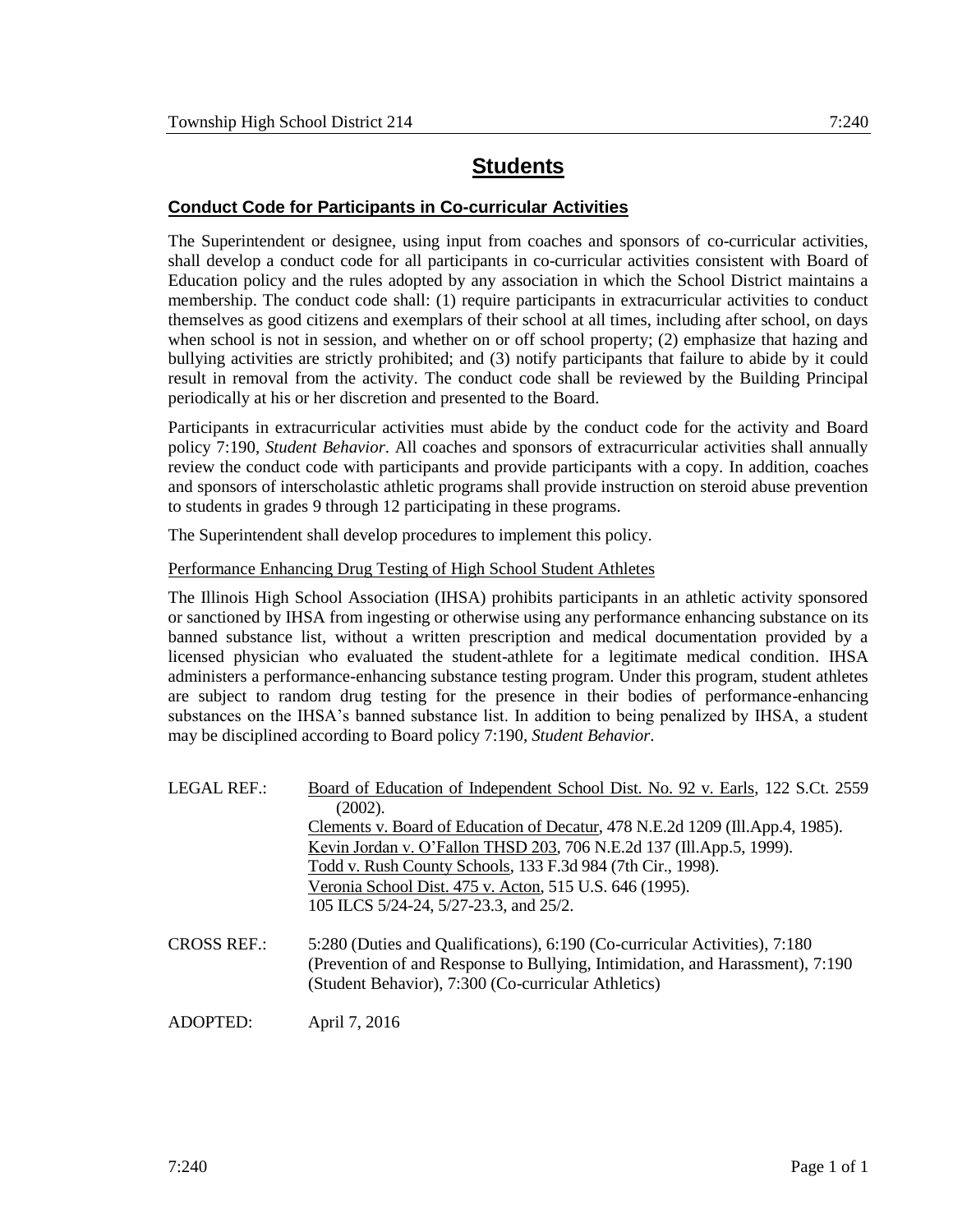# **Students**

## **Administrative Procedures – Conduct Code for Participants in Co-curricular Activities**

General Prohibitions of the Conduct Code

- 1. It shall be considered a violation of the IHSA Bylaws 2.170 and its subsections for any student-athlete to ingest or otherwise use any substance of the IHSA's Banned Substance Classes, without a written prescription and medical documentation provided by a licensed physician who evaluated the student-athlete for legitimate medical condition.
- 2. Violations found as a result of the IHSA Performance-Enhancing Substance Testing program shall be penalized in accordance with this policy.
- 3. Violations found as a result of any other drug or substance testing conducted by a member school shall be penalized in accordance with the member school's athletic code of conduct.

A posting of banned substance classes shall be prepared annually by the IHSA Sports Medicine Advisory Committee and approved by the IHSA Board of Directors. It shall be subject to updates at any point during a school term. A complete posting of the current year's banned substance classes list can be accessed on the Sports Medicine page at www.ihsa.org.

#### A. Background Information

**A code is a system of guiding rules and principles intended to communicate norms and values, define standards of conduct, and help individuals distinguish between acceptable and unacceptable conduct.** 

#### **This code outlines District 214's expectations for the conduct of students who choose to participate in the co-curricular activities program.**

Township High School District 214 offers an extensive and diverse co-curricular activities program to provide additional learning opportunities to students who wish to develop their special interests, skills, and talents to a higher level. Involvement in these activities is both voluntary and a privilege; students choosing to participate take on extended responsibilities as representatives of their team/activity, their school, the school district, and the community. These extended responsibilities justify holding students who choose to participate in the co-curricular activities program to a higher standard of conduct as a condition of participation. Accordingly, students who choose to participate in the co-curricular activities program are responsible for behaving in accordance with this code of conduct.

#### B. Purpose

All District 214 students are expected to comply with the rules and regulations of the school and school district, observe good order, and conduct themselves in a manner that will bring credit and honor to themselves, their team/activity, their school, and the school district. This code defines the specific rules that must be followed by all students involved in co-curricular activities, defines the consequences for those students who violate those rules, and establishes procedures intended to ensure consistent enforcement of the code.

## C. Administration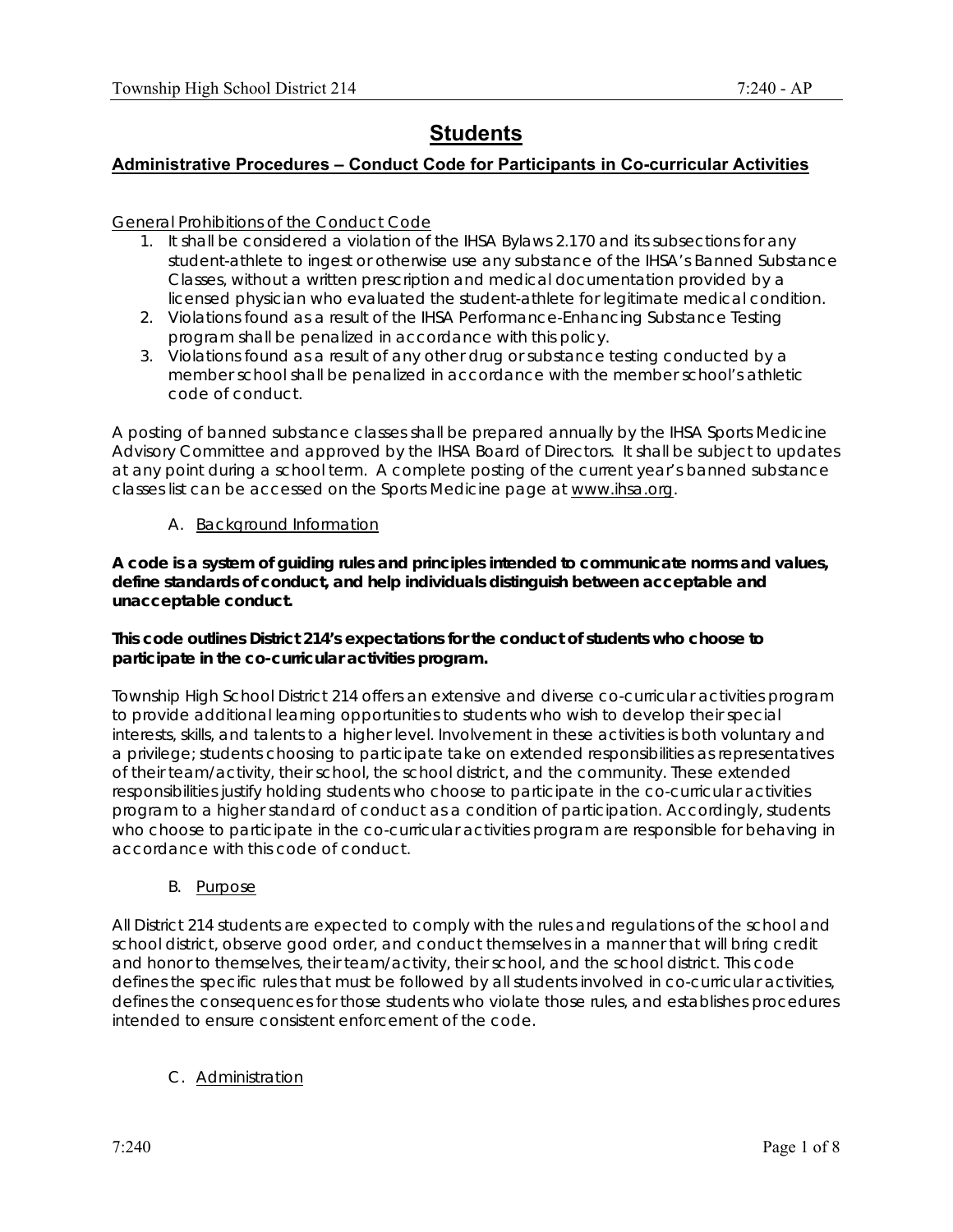The Co-curricular Code is administered by each school's assistant principal for student activities. Only the assistant principal for student activities, an associate principal, or the principal (or his/her designee) are authorized to suspend students from the co-curricular activities program for violation of the Co-curricular Code.

## D. Distribution

The Co-curricular Code will be distributed annually to all students who choose to participate in co-curricular activities. It will also be published in the district's Parent-Student Handbook, the Student Activities Handbook, and/or each school's Student Handbook. Students and parents are encouraged to discuss any questions regarding the code with their coaches/directors/ sponsors or the assistant principal for student activities.

## E. Enforcement

The Co-curricular Code applies to the "school-related conduct" of all students involved in cocurricular activities, on and off campus, 24 hours a day, seven days a week, all year. "Schoolrelated conduct" is any conduct, on or off campus, that affects the discipline or general welfare of the school or that brings, or may bring, the school or school district into disrepute. Violations of the Co-curricular Code are limited to incidents that are verified by:

- District 214 staff;
- a law enforcement agency(ies); and/or
- an admission of guilt.

A code violation is verified if, by the evidence available, it appears more likely than not that a code violation has occurred.

Direct reports from law enforcement agencies and incidents reported by staff will be investigated. Anonymous or secondhand reports of possible violations generally will not be investigated, absent substantial confirming information.

Code violations may arise through the use of technology (personal or district-issued), such as a computer, iPad, cell phone or other electronic device, which depicts illegal or inappropriate behavior in material being viewed or maintained.

While violations of the Co-curricular Code that are not verified within 90 days of their occurrence are not subject to the provisions of the code, such violations may be recorded by the school and reported to parent(s)/guardian(s).

1. Code Violations

Examples of the conduct prohibited by this code are listed in Appendix A. "Level A" code violations are acts of serious misconduct prohibited by this code including, but not limited to, the possession, sale, delivery, use, or being under the influence of any controlled substance, possession of weapons or look a-likes, mob action, theft, and participation in gang activity. Less serious acts of misconduct shall be considered "Level B" violations, except that repeated or cumulative "Level B" violations may result in "Level A" consequences. The consequences for "Level A" violations are more severe than the consequences for "Level B" violations.

2. Consequences

From first violation to third violation, the intention of the consequences for violating the Co-curricular Code shifts from problem awareness (1st violation), to an emphasis on rehabilitation (2nd violation), to significant punishment (3rd violation). While the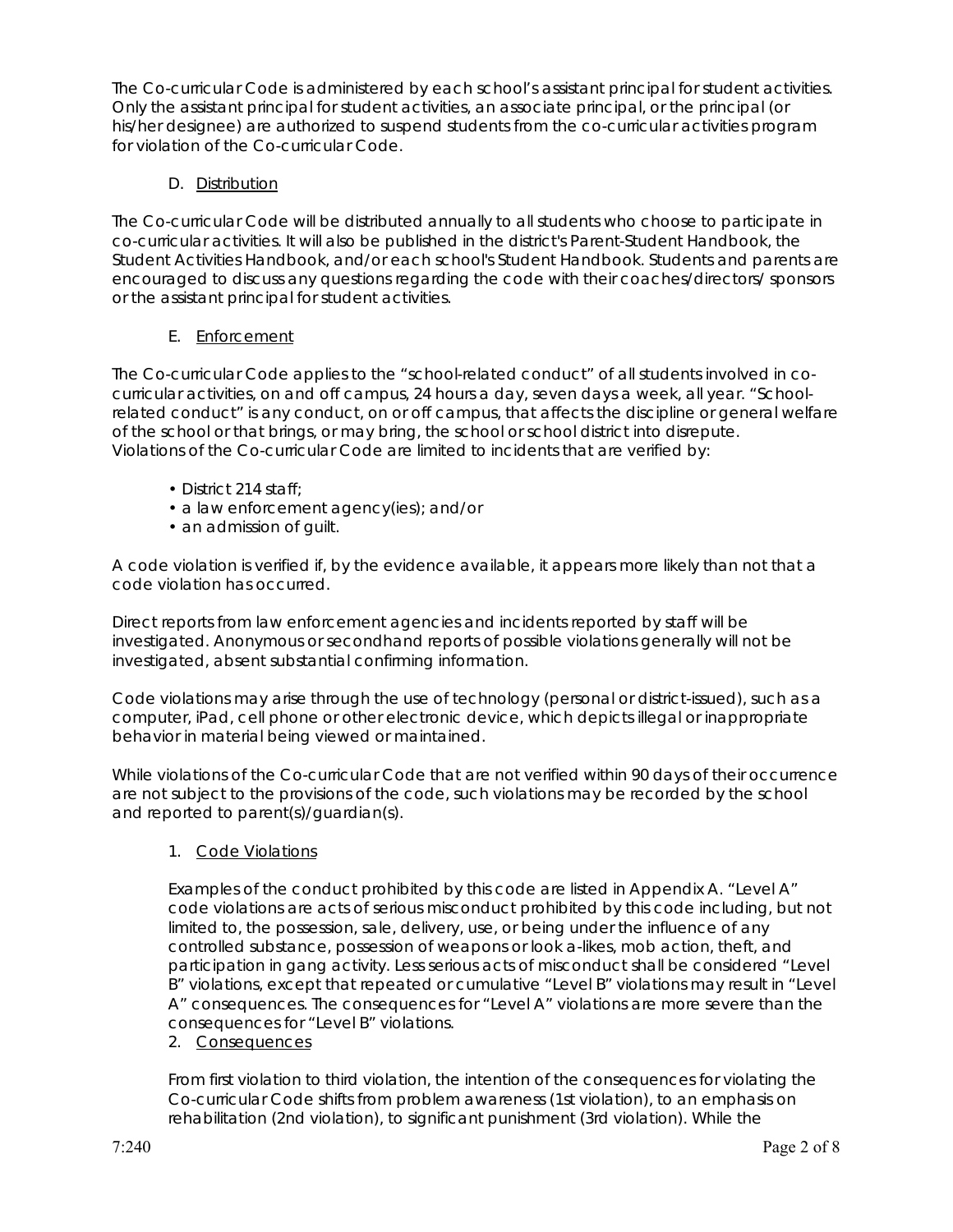consequences for code violations are described in Appendix B, the administration may, in its discretion, impose additional or more severe consequences for serious code violations.

The flow chart found in Appendix B describes the progression of consequences for violations of the Co-curricular Code. The consequences differ depending on the level of each violation and the order in which successive violations occur (See Appendix B).

3. Suspension

A student not involved in co-curricular activities at the time of violation will normally be assigned a suspension beginning upon his/her next involvement in a co-curricular activity. A student, however, may not become involved in a new co-curricular activity solely to serve the assigned suspension. The assistant principal for student activities may prevent a student from doing so by assigning a suspension to be served during the student's next involvement in his/her regular activity(ies).

Calendar year suspensions begin with the date of violation and are not related to the beginning or end of seasons. Suspensions for one season include the period from the first day until the last day of the IHSA season and do not include any portion of the current season.

4. Reinstatement

Students are considered for reinstatement based on the following criteria.

- a. Letter from the student requesting reinstatement.
- b. Letter from parent(s)/guardian(s) supporting reinstatement.

c. Letter from the dean of students supporting reinstatement based on the student's record of absences, tardiness, and deportment during the suspension period.

- d. Letter from counselor supporting reinstatement.
- e. Testimony from others familiar with issues relevant to reinstatement.

Based on the above evidence, the assistant principal for student activities will rule on requests for reinstatement after one full season of suspension. A committee of administrators and staff, chaired by the special program administrator, will rule on requests for reinstatement after one calendar year of suspension.

5. Cumulative Violations

Violations of the Co-curricular Code accumulate throughout a student's high school career beginning with his/her first participation in co-curricular activities and ending with graduation.

#### 6. School Rules, District Policies, and the Law

The consequences for violating this code are separate from and in addition to those assigned for violating school rules, school district policies, and the law. Furthermore, this code in no way limits the authority of the administration or Board of Education to impose other or additional consequences in accord with school rules and district policies.

7. Coach/Director/Sponsor Rules

In addition to the prohibited conduct described in Appendix A, coaches/directors/sponsors, in collaboration with the assistant principal for student activities, may establish rules specific to their activity. Such rules, however, may not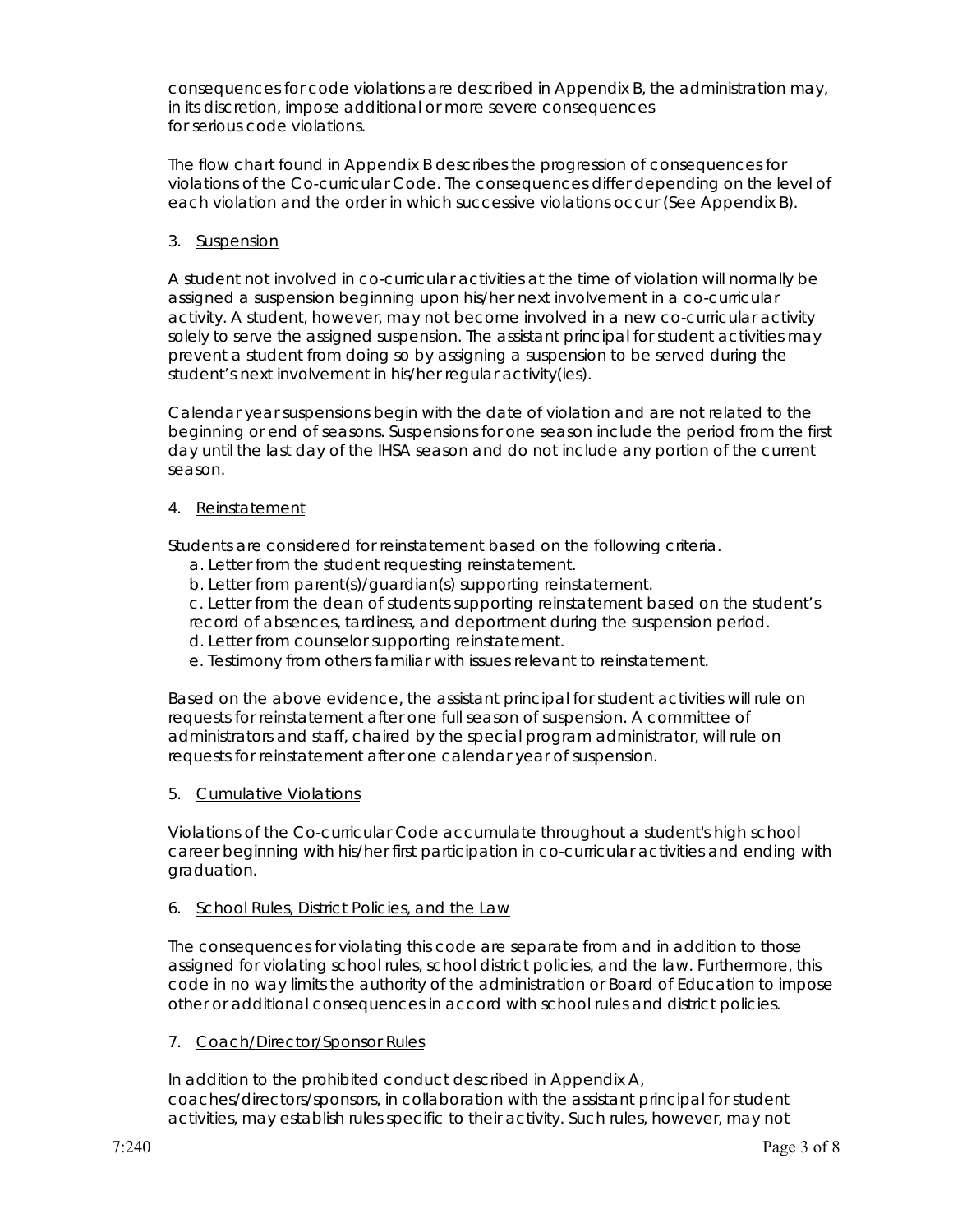exceed the provisions of this code. These rules will be distributed and explained to all students and parents by the coaches/directors/sponsors at the beginning of a student's participation in the activity and annually thereafter. They will also be filed with the assistant principal for student activities.

Coaches/directors/sponsors will consistently and fairly enforce their activity-specific rules and will inform students, parents, and the assistant principal for student activities of any major or repeated violations.

#### 8. Practice/Rehearsal Limitations

The assistant principal for student activities, in collaboration with the involved athletic director, coordinator, coach and/or sponsor, will determine whether or not a student may practice/rehearse during the suspension period. Except during practice/rehearsal a student may not dress in uniform, compete, or perform while suspended.

#### 9. Due Process

The following procedure will be utilized in enforcing the Co-curricular Code:

a. The student, his/her parent(s)/ guardian(s), and the coach(es)/sponsor(s) will be informed of the misconduct at issue. If no disciplinary action is taken, the enforcement process is terminated;

b. The student will be given an opportunity to tell his/her side of the story; and

c. The assistant principal for student activities will determine the consequence based on

the provisions of this code and will inform the student, his/her parent(s)/guardian(s), and the coach(es)/sponsor(s).

#### 10. Review

The student or his/her parent(s)/guardian(s) may request review of the code violation and the assigned consequences within five school days after being informed. The request must be addressed to the principal in writing and must articulate the reasons that a review should be granted.

Based upon the reasons articulated in the written request and all information available at the time, the principal (or his/her designee) will determine whether further review of the code violation and assigned consequences is proper. The principal may determine that no further review is necessary.

The results of any level of review of code violation and/or assigned consequence, including denial of review, will be documented in writing and sent to the parent(s)/guardian(s) within five days after the receipt of the written request for review.

After the principal (or his/her designee) takes action on the requested review, the student or his/her parent(s)/guardian(s) may, within five school days, request in writing that the superintendent (or his/her designee) review the code violation and assigned consequences. Review beyond the school principal is allowed if, and only if, relevant information is available that was not known at the time of the original ruling or at the time of the principal's review. The written request must be addressed to the superintendent and must articulate the reasons that a review should be granted.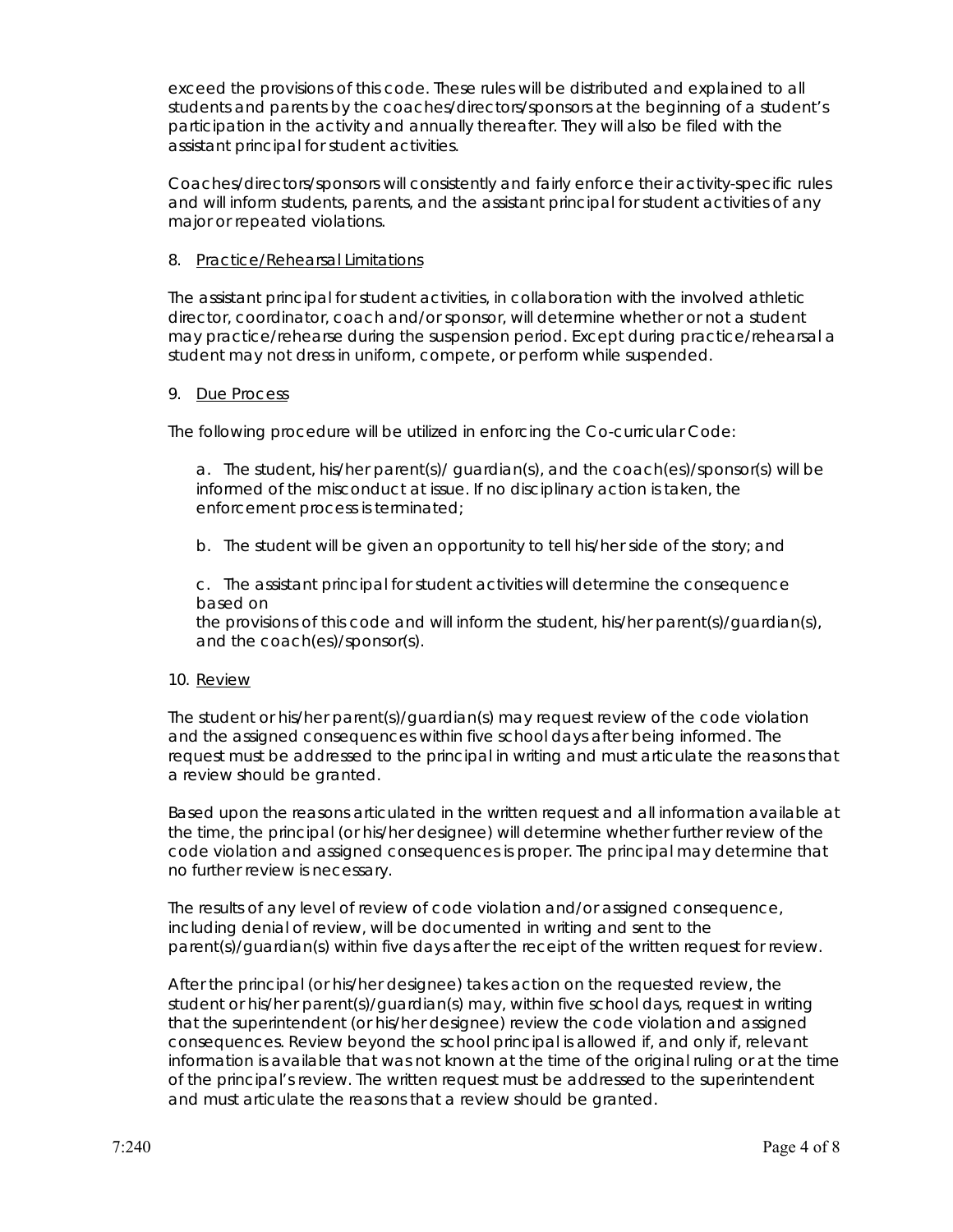Based upon the articulated reasons in the written request, the superintendent (or his/her designee) will determine whether further review is proper. The determination of the superintendent (or his/her designee) shall be final.

The assigned consequences for the code violation are in effect during any review process.

#### 11. Overnight Activities

The High School District 214 overnight activities policy is in effect for all overnight activities. Coaches/directors/sponsors will review this policy with each student and his/her parent(s) or guardian(s) prior to departure. A student's participation in subsequent overnight activities may be affected by a violation of the Co-curricular Code.

#### 12. IHSA Activities Regulations

A student who participates in co-curricular activities is subject to all applicable Illinois High School Association By-Laws, Policies, and Rules.

#### 13. Voluntary Admission

The following provision may be used only once and on a first offense by any student during his/her high school career.

If a student seeks out a coach or sponsor to admit having a substance abuse problem before a documented violation, the student will be referred to an appropriate representative of the Student Services Program to complete an assistance program. While the student will receive a code violation under such circumstances, suspension from participation in co-curricular activities may be held in abeyance upon agreement of the coach/sponsor and the assistant principal for student activities.

A student's suspension will be waived upon successful completion of the assistance program. A student who does not successfully complete the assistance program will be required to serve the full suspension from that point in time.

A voluntary admission does not include an admission of this code immediately after the violation has been witnessed or documented by one of the groups listed in Section E.

#### 14. Suspension from School

A student suspended from school shall be ineligible to attend or participate in any cocurricular activities during the period of suspension.

#### 15. Title IX Compliance

District 214 complies with the provisions of Title IX, i.e.; "No person in the United States shall, on the basis of sex be excluded from participation in, or denied the benefits of, or be subjected to discrimination under any educational program or activity receiving federal aid."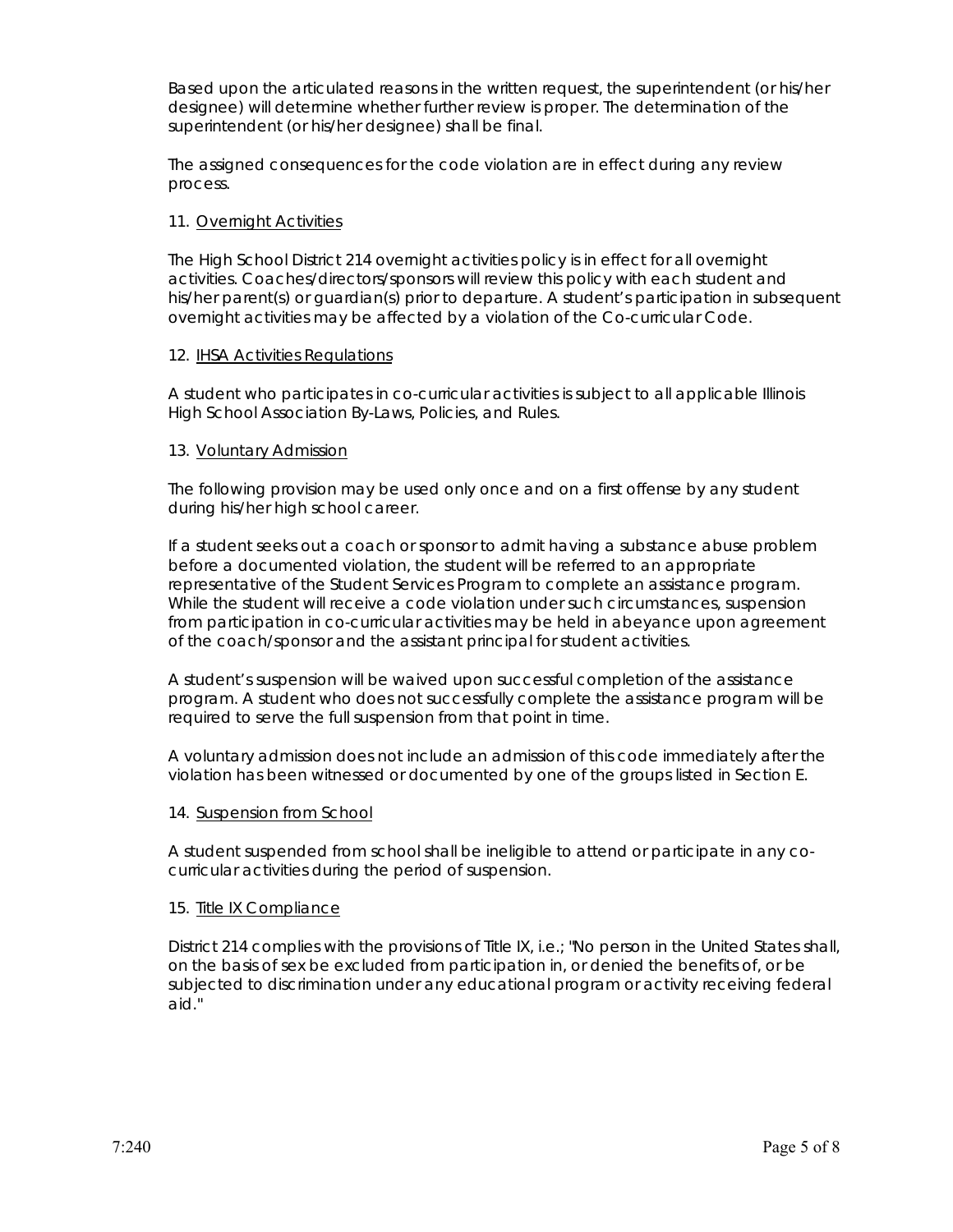These procedures will apply to each performing/competing student groups listed below.

| Badminton, Girls                           | Musical                                 |  |
|--------------------------------------------|-----------------------------------------|--|
| Baseball, Boys                             | Orchesis Performance                    |  |
| Basketball, Boys and Girls                 | Pompoms                                 |  |
| <b>Bass Fishing Team</b>                   | Robotics Team                           |  |
| Bowling, Girls                             | Scholastic Bowl Team                    |  |
| Chess Team                                 | School Art Performance/Play             |  |
| Class Board Officers (Student Council)     | Science Olympiad Team                   |  |
| <b>Competitive Cheerleading</b>            | Show Choir Interscholastic Competition* |  |
| <b>Competitive Dance</b>                   | Sideline Cheerleading                   |  |
| Cricket                                    | Soccer, Boys and Girls                  |  |
| Cross-Country, Boys and Girls              | Softball, Girls                         |  |
| Debate Team                                | Speech Team/Individual Events           |  |
| <b>DECA</b>                                | Spring Play                             |  |
| Drama and Group Interpretation             | <b>Student Congress Team</b>            |  |
| Drill Team                                 | <b>Student Council Officers</b>         |  |
| Fall Play                                  | Swimming and Diving, Boys and Girls     |  |
| <b>FCCLA</b>                               | Tennis, Boys and Girls                  |  |
| Football, Boys                             | Track and Field, Boys and Girls         |  |
| Golf, Boys and Girls                       | Volleyball, Boys and Girls              |  |
| Gymnastics, Boys and Girls                 | Water Polo, Boys and Girls              |  |
| Jazz Band Interscholastic Competition*     | Winter Play                             |  |
| <b>IHSA Journalism</b>                     | Wrestling, Boys                         |  |
| Marching Band Interscholastic Competition* | * Or non-graded performance             |  |
| Math Team                                  |                                         |  |

And any new or additional activities run under the District's auspices.

#### *Related Documents:*

Illinois School Code (5/10-20.30) Illinois High School Association Handbook – Constitution, By-Laws and Illustrations Policy and Procedures 6:190 Co-Curricular Activities Policy and Procedures 7:300 Co-curricular Athletics Co-curricular Handbook *District 214 Student and Parent Handbook* 

Approved by Superintendent's Leadership Team: June 4, 2013, updated April 2016, June 2017, June 2019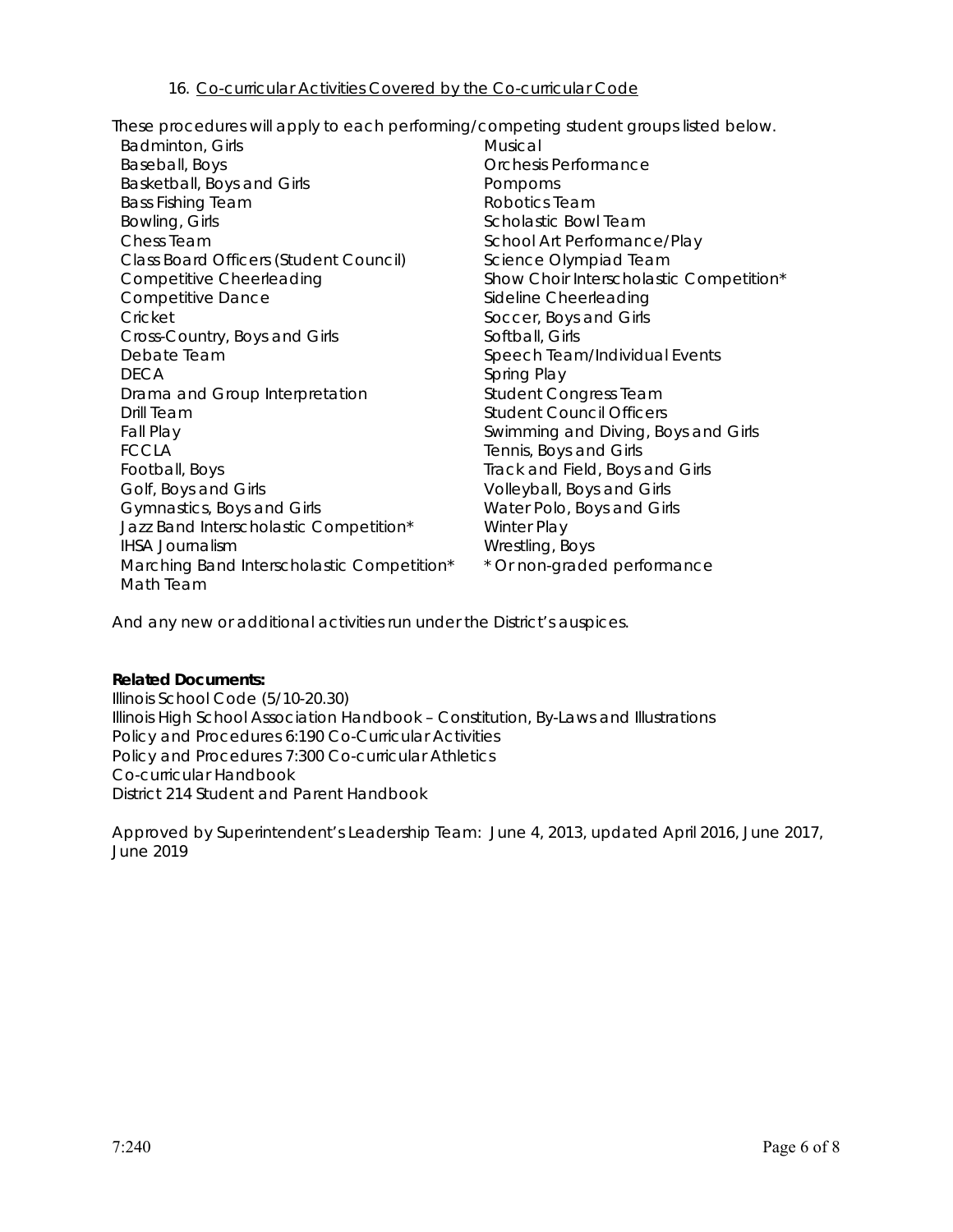#### **APPENDIX A**

The following are examples of conduct prohibited by the Co-curricular Code and descriptions of "Level A" and "Level B" code violations.

| cuuc viuidiium.<br>PROHIBITED CONDUCT                                                                                                                                                                                                                        | LEVEL "A" VIOLATION                                                                                                                                                                                                                               | LEVEL "B" VIOLATION                                                                                                                                                                                                                                                                             |
|--------------------------------------------------------------------------------------------------------------------------------------------------------------------------------------------------------------------------------------------------------------|---------------------------------------------------------------------------------------------------------------------------------------------------------------------------------------------------------------------------------------------------|-------------------------------------------------------------------------------------------------------------------------------------------------------------------------------------------------------------------------------------------------------------------------------------------------|
| Inflicting or attempting to inflict<br>harm upon any person or property                                                                                                                                                                                      | Premeditated or intentional incidents<br>of inflicting or attempting to inflict<br>harm upon any person or property                                                                                                                               | Unintentional or accidental incidents<br>of inflicting or attempting to inflict<br>harm upon any person or property<br>including being a victim of<br>circumstances                                                                                                                             |
| Illegal acts                                                                                                                                                                                                                                                 | Illegal acts that are verified by a law<br>enforcement agency and<br>documented in a police/arrest report                                                                                                                                         |                                                                                                                                                                                                                                                                                                 |
| Insubordination; flagrant or<br>persistent disrespect or deliberate<br>attempts to antagonize, harass,<br>bully, haze, and/or intimidate others,<br>Including through the use of social<br>media and/or other technology<br>sources                          | Acts of flagrant or persistent<br>insubordination, disrespect, or<br>deliberate attempts to antagonize,<br>harass, bully, haze, and/or intimidate<br>others                                                                                       | Isolated, unintentional, or<br>uncharacteristic cases of<br>insubordination or disrespect.<br>Indirect or minor involvement in acts<br>or activities that antagonize, harass,<br>bully, haze, and/or intimidate others                                                                          |
| * Possession, sale, delivery use or<br>being under the influence of any<br>controlled substance including, but<br>not limited to, alcohol and tobacco,<br>or the possession, sale, or delivery of<br>"look-alike" or the possession of drug<br>paraphernalia | * Possession, sale, delivery use or<br>being under the influence of any<br>controlled substance including, but<br>not limited to, alcohol, or the<br>possession, sale, or delivery of "look-<br>alike" or the possession of drug<br>paraphernalia | * The possession or use of tobacco                                                                                                                                                                                                                                                              |
| *Possession or use of vaping or<br>vaping paraphernalia                                                                                                                                                                                                      | *Possession or use of vaping or<br>vaping paraphernalia containing<br><b>THC</b>                                                                                                                                                                  | *Possession or use of vaping or<br>vaping paraphernalia that does not<br>contain THC                                                                                                                                                                                                            |
| Being present where others are in<br>violation of this code, in "possession,<br>selling, delivering, using, or under the<br>influence of any controlled<br>substance including, but not limited<br>to, alcohol and tobacco                                   | Being present where others are in<br>violation of this code, in "possession,<br>selling, delivering, using, or under the<br>influence of any controlled<br>substance including, but not limited<br>to, alcohol and tobacco                        | The first incident of being present<br>where others are, in violation of this<br>code, in "possession, selling,<br>delivering, using or under the<br>influence of alcohol if, and only if, a<br>legal breathalyzer report of 0.00 is<br>present. Subsequent incidents are<br>Level A violations |
| Possession of weapons or "look-<br>alikes"                                                                                                                                                                                                                   | All cases/incidents                                                                                                                                                                                                                               |                                                                                                                                                                                                                                                                                                 |
| Vandalism, malicious mischief,<br>and/or reckless endangerment                                                                                                                                                                                               | Willful and wanton vandalism,<br>malicious mischief and/or reckless<br>endangerment                                                                                                                                                               | Pranks or playful tricks                                                                                                                                                                                                                                                                        |
| Mob action and/or demonstrations<br>which substantially disrupt the co-<br>curricular or instructional program                                                                                                                                               | Free and willing participation in mob<br>action and/or a demonstration<br>intended to substantially disrupt the<br>co-curricular or instructional program                                                                                         | Circumstantial involvement or<br>participation in mob action and/or a<br>demonstration that disrupts the co-<br>curricular or instructional program                                                                                                                                             |
| Representing or participating in a<br>gang or gang-alike activity.<br>Representation is any display of a<br>symbol(s) that may be identified<br>with a gang or gang-alike activity                                                                           | Representation or participation in a<br>gang or gang-alike activity with the<br>intent or for the purpose of instigating<br>gang or gang-alike activity or<br>engaging in gang or gang-alike<br>misconduct                                        | Representation or participation in a<br>gang or gang-alike activity without<br>intent to instigate gang or gang-alike<br>activity or to engage in gang or<br>gang-alike misconduct                                                                                                              |
| Misconduct related to using district<br>transportation service.                                                                                                                                                                                              | Misconduct related to using district<br>transportation services that<br>jeopardizes the health, welfare, and<br>safety of self and others                                                                                                         | Isolated pranks and<br>annoying/inappropriate acts                                                                                                                                                                                                                                              |

\* Possession means having any knowledge of, and any control over, an item. Control includes, but is not limited to, having access to an item in a school locker, personal effects, a vehicle, or other place where the item is located. It is not necessary that a student intend to control the item. A student may acquire knowledge of an item visually, by being told about the item, or through other sensory perception. A student's knowledge will be determined based on the surrounding circumstances, not just the student's statements. For example, "forgetting" that an item is in one's locker, personal effects, or vehicle does not constitute lack of knowledge. Also, for example, coming on to school grounds or to a school-sponsored event in a vehicle which the student knows contains an item constitutes possession of that item, even if the vehicle or the item is not the student's.